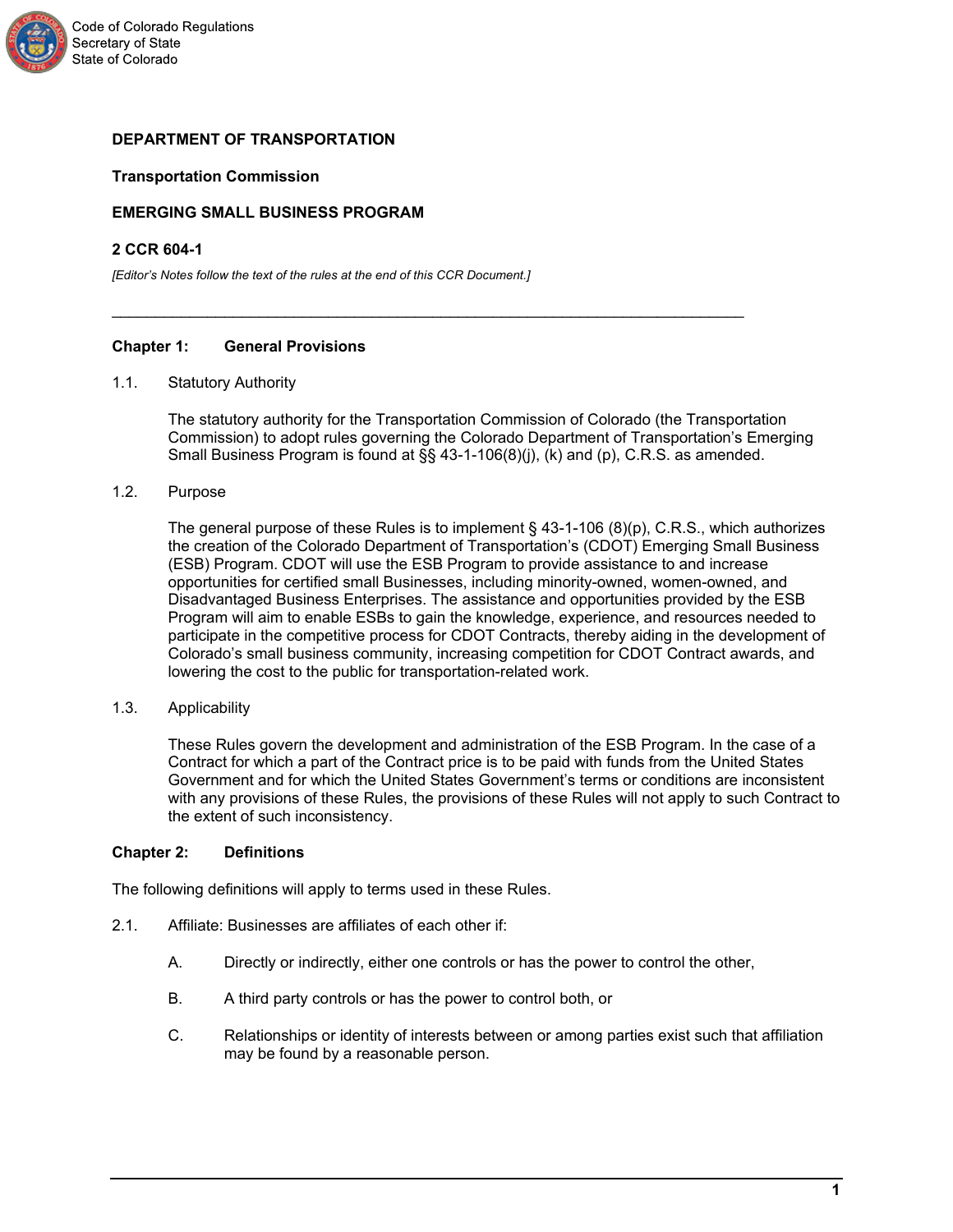Indicia of control include but are not limited to: interlocking management or ownership, identity of interests among family members, shared facilities and equipment, and/or common use of employees.

- 2.2. Annual Update: Annual evaluation of an ESB's continued eligibility for Certification. For ESBs that are concurrently certified in the Disadvantaged Business Enterprise (DBE) and ESB Programs, CDOT may synchronize the deadline for updating both certifications based on a mutually agreed upon date.
- 2.3. Applicant: A Business that is applying for Certification as an ESB.
- 2.4. Bid: The offer of a Contractor, on the prescribed bid proposal form, to perform the work and to furnish the labor and materials in conformance with the invitation for bids.
- 2.5. Business: A sole proprietorship, partnership, corporation, limited liability company, professional association or any other legal entity authorized by law and operating for profit, that is licensed and/or registered and otherwise authorized to operate in the state of Colorado.
- 2.6. Certification: A determination by CDOT that a Business is eligible to participate in the ESB Program as an ESB, subject to continued compliance with these Rules and any other supplemental policies or procedures related to the ESB Program. While certain courses or licenses may be required for Certification, Certification neither represents nor implies that a business or individual is qualified to perform on a Contract.
- 2.7. Certification Year: The annual period when an ESB's Certification is valid. The annual period begins on the date of an ESB's initial Certification or when the ESB's Annual Update is processed and approved, whichever is most recent. The annual period ends on the following calendar year and on the last day of the month when the initial Certification or Annual Update went into effect, whichever is most recent. For example, if an ESB is certified on August 15, 2020, that ESB's Certification Year begins on August 15, 2020, and ends on August 31, 2021. For ESBs that are concurrently certified as DBEs by CDOT, this period may be shortened or extended in a given year following a mutual agreement between CDOT and the ESB to synchronize the end of its Certification Year with the deadline to update its DBE certification.
- 2.8. Construction: Building, altering, repairing, improving, or demolishing work as described in a CDOT project. This term includes "capital construction" and "controlled maintenance" as defined pursuant to § 24-30-1301, C.R.S.
- 2.9. Contract: A written agreement with CDOT for the performance of Professional Services, Practice of Research, or Construction work.
- 2.10. Contractor: A Business qualified to perform and contracting with or intending to Contract with CDOT to perform Professional Services, Practice of Research, or Construction work.
- 2.11. Controlling Interest: Ownership of fifty-one percent (51%) or more of the Business by one (1) person, or ownership of the largest single portion of the Business by one (1) person if no one (1) person holds fifty-one percent (51%) or more.
- 2.12. C.F.R.: United States Code of Federal Regulations.
- 2.13. C.R.S.: Colorado Revised Statutes, as amended.
- 2.14. Disadvantaged Business Enterprise (DBE): A Business that is certified by the Colorado Unified Certification Program as meeting the certification requirements of the DBE Program.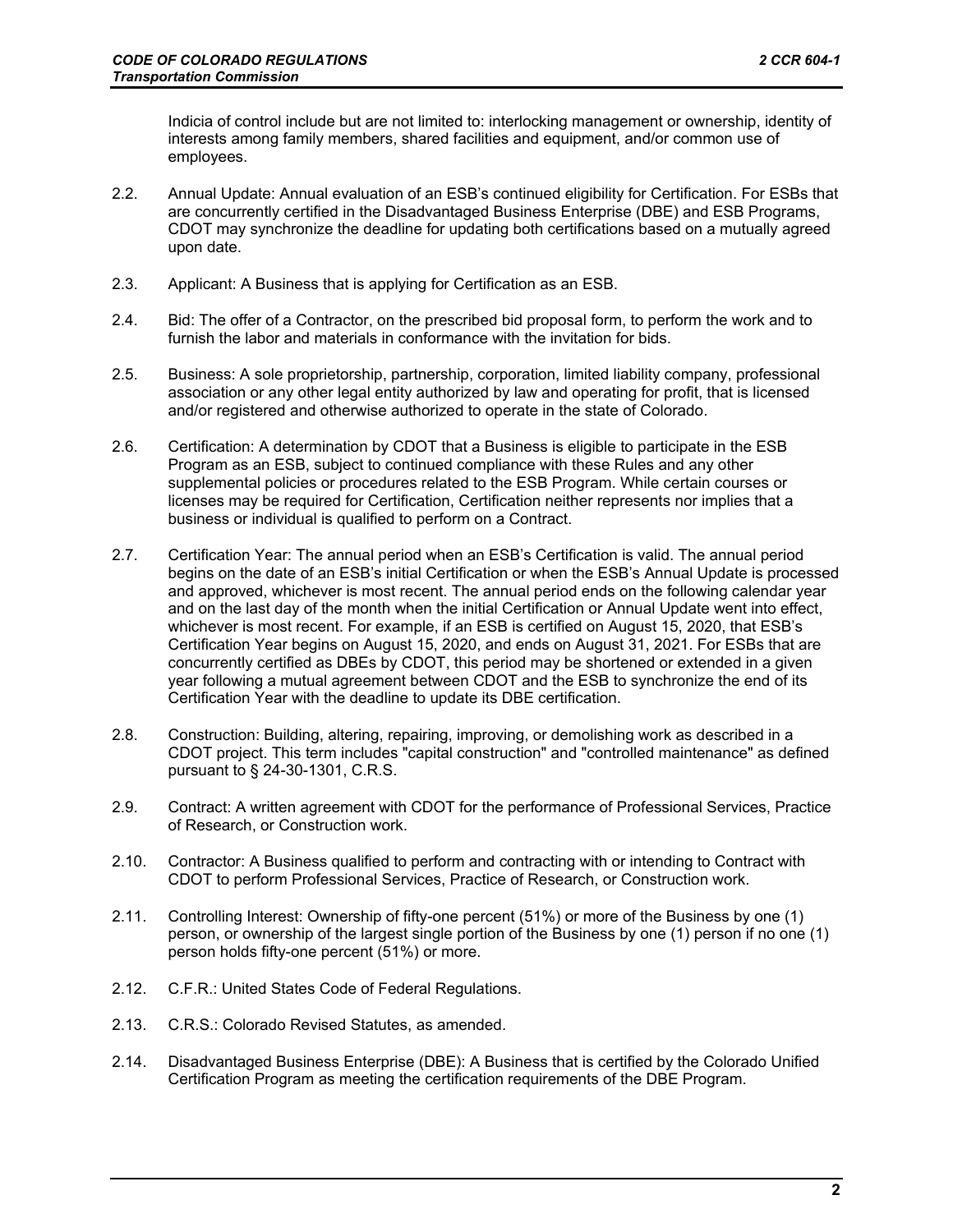- 2.15. Disadvantaged Business Enterprise Program (DBE Program): A federal United States Department of Transportation program governed by Title 49, Part 26 of the C.F.R.
- 2.16. Emerging Small Business (ESB): A Business certified by CDOT to participate in the ESB Program.
- 2.17. Emerging Small Business Program (ESB Program): The program pursuant to § 43-1-106(8)(p), C.R.S. and further set forth in these Rules, which is intended to provide assistance to and increase opportunities for ESBs.
- 2.18. NAICS Code: The six-digit classification code and industry description (e.g., Corresponding Index Entry) under the North American Industry Classification System (NAICS).
- 2.19. Overall Cap: The overall size limit for participation in the ESB Program will be equal to the United States Department of Transportation Disadvantaged Business Enterprise (DBE) Program size limit which can be found at 49 C.F.R. 26.65(b).
- 2.20. Practice of Research: The performance of services involving the design, data collection and data analysis of studies such as evaluation studies, usage studies, feasibility studies, environmental impact studies, polling studies and other such studies performed by a person qualified by education or training or actual performance in the field but does not include "Professional Services".
- 2.21. Preponderance of the Evidence: Proof by information that, compared with the opposing proof, leads to the conclusion that the fact at issue is more probably true than not.
- 2.22. Principal: A sole proprietor, general partner, limited partner, director, or officer of the Business.
- 2.23. Professional Services: Those services defined in § 24-30-1402(6), C.R.S., including: 1) the practice of architecture, 2) the practice of engineering, 3) the practice of professional land surveying, 4) the practice of landscape architecture, and 5) the practice of industrial hygiene.
- 2.24. Program Benefits: The benefits of the ESB Program as prescribed in Chapter 4 of these Rules.
- 2.25 Receipts: All revenue of the Business as defined by the DBE Program under 49 C.F.R. § 26.65.

## **Chapter 3: Certification**

- 3.1. Certification Procedures
	- A. Certification and Annual Update of Certification. CDOT will establish reasonable procedures and methods for the Certification and Annual Update of Certification of Businesses in order to effectuate the purposes of these Rules.
	- B. Application. At a minimum, all Applicants will be required to complete the prescribed CDOT application to be considered for Certification. The application will include questions regarding ethnicity and gender for the purpose of reporting the diversity of race-neutral participation in the ESB Program and on CDOT Contracts. CDOT may investigate the information provided in the application through reasonable means, including, but not limited to interviews and on-site investigations.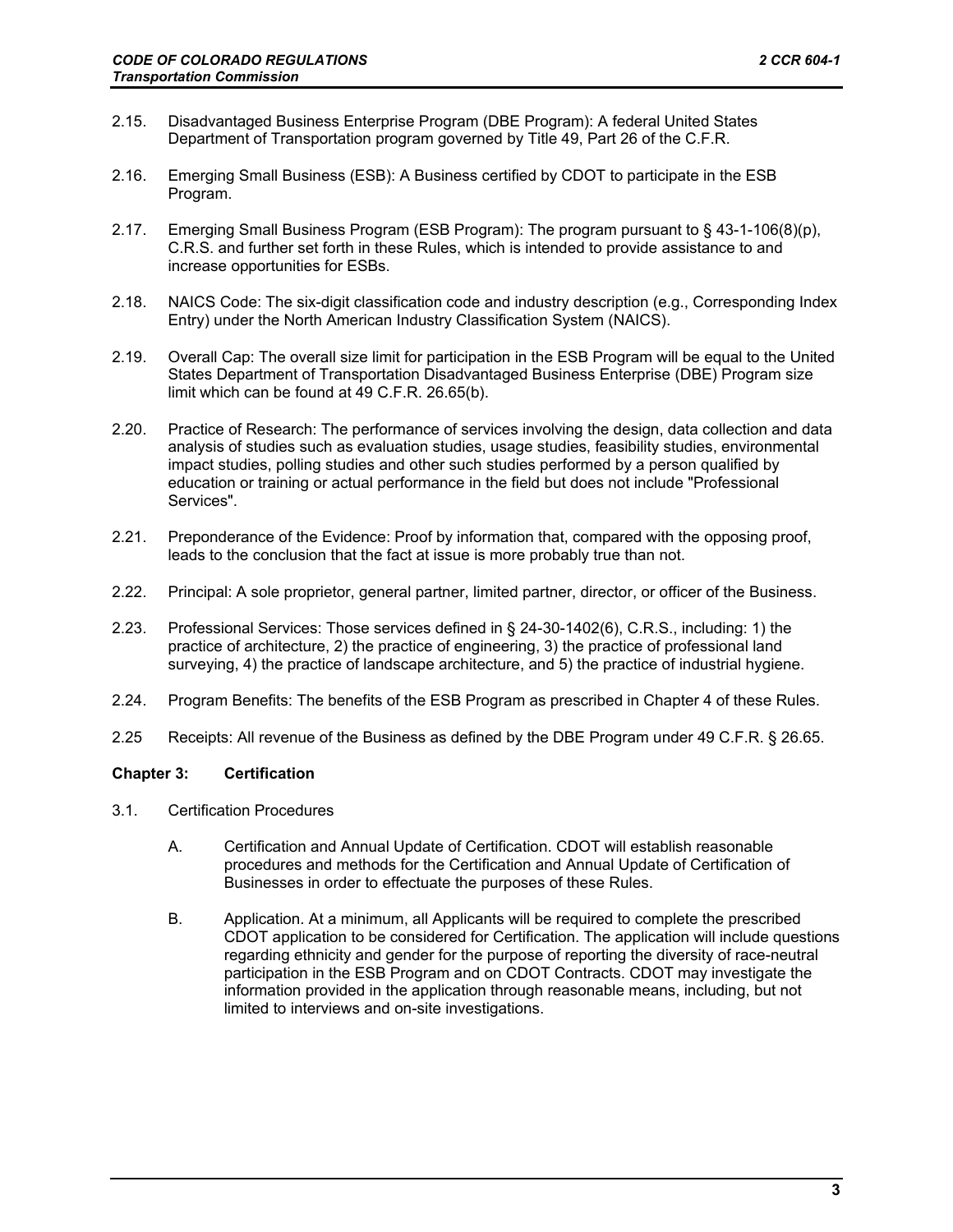- C. Requests for Information. The Applicant must respond to all written requests for information within fifteen (15) calendar days of such request being made by CDOT, unless additional time is requested and granted in writing. If the Applicant does not respond within the prescribed timeframe to CDOT's requests for information, CDOT may, at its sole discretion, make a determination based upon the information provided or deem the application incomplete. Incomplete applications are administratively closed. Applicants whose applications are administratively closed may reapply for Certification at any time by submitting a new application.
- D. Notice of Determination. CDOT will issue a written Certification decision within ninety (90) calendar days of receipt of a complete application. CDOT may extend this time period once, for no more than an additional sixty (60) calendar days, upon written notice to the Applicant explaining the reasons for the extension. In the event that an Applicant is denied Certification, CDOT's written Certification decision must explain the reasons for the denial.
- E. Appeal. Any Applicant that is denied Certification may appeal such denial pursuant to §§ 24-4-104 and 105, C.R.S.
- F. Reapplication. Any Applicant that is denied Certification must wait at least one (1) year from the date of denial in order to reapply for Certification. This waiting period will not apply to Applicants that were denied Certification based on a size limit under paragraph (E) of Rule 3.2. that is no longer applicable (e.g., following a change in the U.S. Small Business Administration size standards).
- 3.2. Minimum Certification Requirements
	- A. Burden of Proof. The Applicant has the burden of demonstrating, by a Preponderance of the Evidence, proof that it meets the Certification criteria, as determined by CDOT.
	- B. Registration. Applicants must be in good standing with the Colorado Secretary of State to transact business or conduct its activities within the state of Colorado as applicable. CDOT may require all Applicants to register and maintain registration in an information database.
	- C. Independence. The Applicant must be an independent Business. To be independent, the Business must demonstrate that its viability does not depend upon a relationship with another Business or Businesses. In determining whether a Business is independent, CDOT may consider, but is not limited to, evaluating the quality and consistency of relationships with other Businesses and individuals in comparison to normal industry practices.
	- D. Qualifying Area of Business. The Applicant must be able to participate in the performance of Professional Services, Practice of Research, or Construction work on CDOT's transportation Contracts, including Contracts for aeronautic, transit and highway transportation.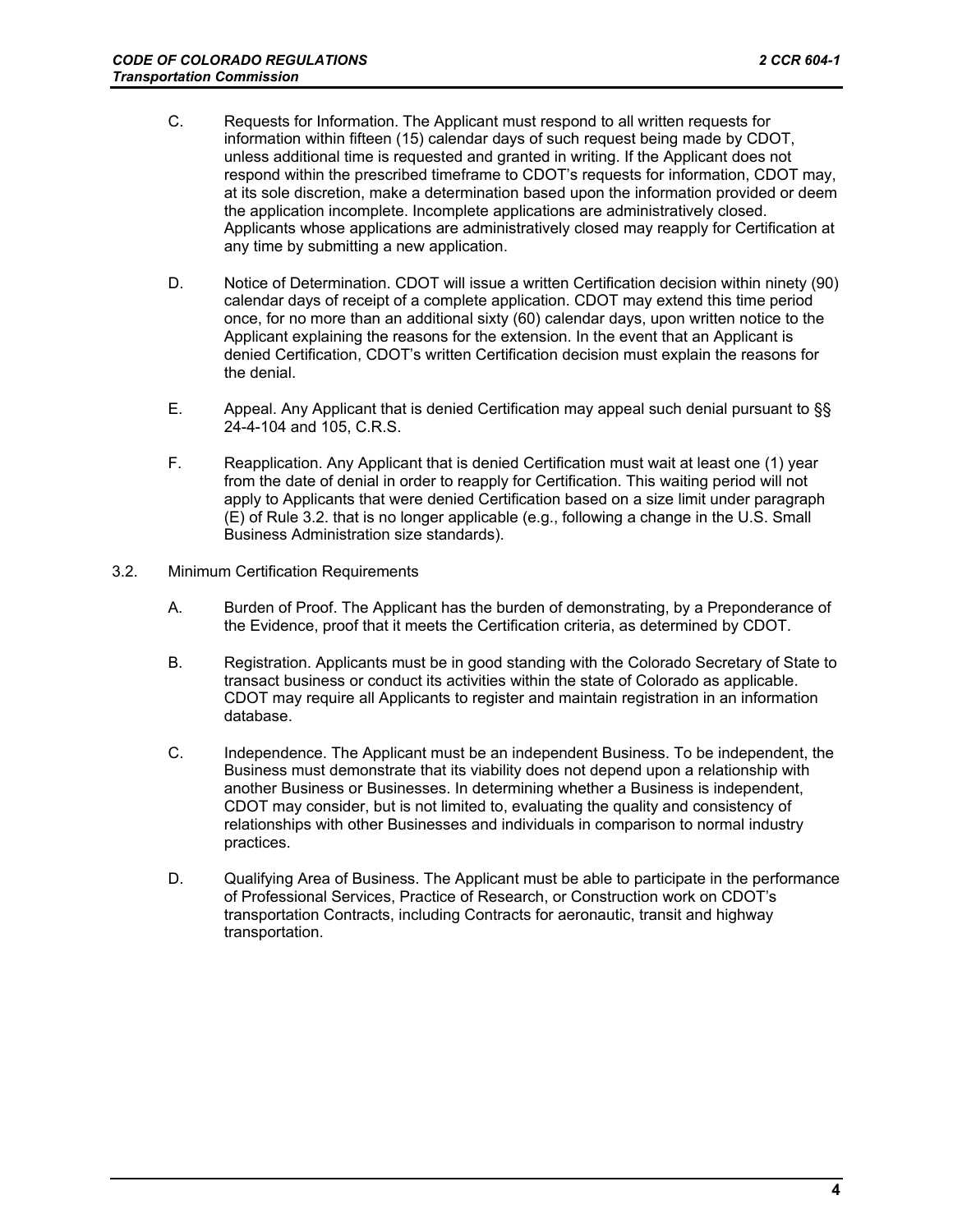- 1. Primary Industry Determination. All Applicants and ESBs will be assigned a primary industry using a NAICS Code. The NAICS Code will describe the primary services and/or goods provided by the Applicant or ESB as determined by CDOT. The primary industry determination will be based on a number of factors, including but not limited to, the ESB's revenue, equipment, expertise, marketing materials, and the amount of time and labor dedicated to a specific area of work as compared to other services being offered by the ESB. The primary industry determination will be the basis for categorizing the ESB as a Construction, Professional Services, or Practice of Research firm. The ESB's designation as a Construction, Professional Services, or Practice of Research firm will be listed on CDOT's ESB directory.
- 2. Size Limit. The primary industry determination will be the basis for evaluating the Applicant's or ESB's ability to meet the ESB Program's size limit as described in paragraph (E) of this Rule.
- 3. Notice. The Applicant or ESB must be notified in writing by CDOT of its primary industry determination at the time of initial Certification and with each Annual Update of the ESB's Certification. The ESB's designated primary industry at the time of initial Certification will remain in effect for the duration of the ESB's participation in the ESB Program except as provided in subparagraphs (4) and (5) of paragraph (D) of this Rule.
- 4. Reevaluation. The Applicant or ESB may make a written request that CDOT reevaluate its primary industry determination at any time but may not make more than one (1) request in a given Certification Year. The reevaluation request must include all supporting information the Applicant or ESB would like for CDOT to consider as part of its request. CDOT may request additional information from the Applicant or ESB as part of its reevaluation. CDOT will notify the Applicant or ESB in writing of its determination within thirty (30) calendar days of the reevaluation request. If the request is denied, CDOT's written notice must explain the reasons for the denial. If approved, the new primary industry designation will remain in effect and not be modified except as provided in this subparagraph or subparagraph (5) of paragraph (D) of this Rule.
- 5. Appeal. The Applicant may appeal a primary industry determination or the denial of a reevaluation request pursuant to §§ 24-4-104 and 105, C.R.S.
- E. Size Limit. The average annual Receipts of the Applicant or ESB for the preceding three (3) years, combined with the average annual Receipts of all Affiliates for the preceding three (3) years, will not exceed the current Overall Cap. The Applicant or ESB must also be a small Business for its primary industry as determined by the U.S. Small Business Administration pursuant to 13 C.F.R. § 121.201.
	- 1. Levels. Certified ESBs will be divided into three categories: Level 1, Level 2, and Small Business Enterprise (SBE).
		- a. Level 1. Professional Services and Practice of Research ESBs whose average annual Receipts, as defined under 13 C.F.R. 121.104(c), do not exceed one million dollars (\$1,000,000) will be designated as a Level 1 ESB. Construction ESBs whose average annual Receipts, as defined under 13 C.F.R. 121.104(c), do not exceed three million dollars (\$3,000,000) will be designated as a Level 1 ESB.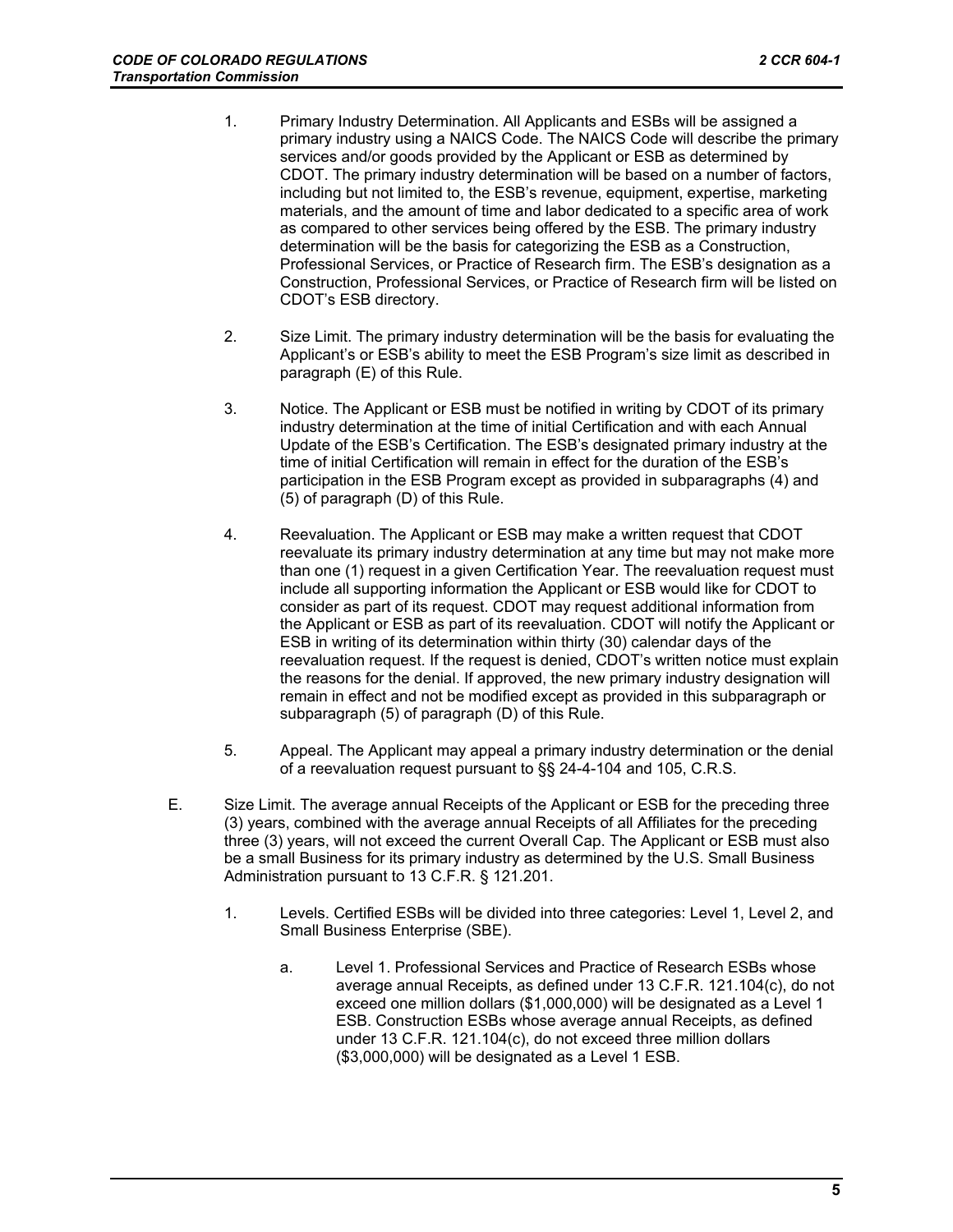- b. Level 2. ESBs whose average annual Receipts, as defined under 13 C.F.R. 121.104(c), surpass the Level 1 thresholds set forth in subparagraph (1)(a) of paragraph (E) of this Rule but do not exceed fifty percent (50%) of the small business size standard set by the U.S. Small Business Administration under 13 C.F.R. 121.201 for its primary industry will be designated as a Level 2 ESB. ESBs with primary industries that have a U.S. Small Business Administration small business size standard based on the number of employees pursuant to 13 C.F.R. 121.201 will be designated as a Level 2 ESB if its average annual Receipts, as defined under 13 C.F.R. 121.104(c), surpass the Level 1 thresholds set forth in subparagraph (1)(a) of paragraph (E) of this Rule but do not exceed fifty percent (50%) of the Overall Cap.
- c. Small Business Enterprise (SBE). ESBs that exceed the Level 1 threshold under subparagraph (1)(a) of paragraph (E) of this Rule and Level 2 threshold under subparagraph (1)(b) of paragraph (E) of this Rule will be designated as a SBE provided that its average annual Receipts, as defined under 13 C.F.R. 121.104(c), does not exceed the small business size standard established by the U.S. Small Business Administration for its primary industry under 13 C.F.R. 121.201 and the Overall Cap. ESBs with primary industries that have a U.S. Small Business Administration small business size standard based on the number of employees pursuant to 13 C.F.R. 121.201 will be designated as a SBE if its average annual Receipts, as defined under 13 C.F.R. 121.104(c), surpass fifty percent (50%) of the Overall Cap but do not exceed the Overall Cap.
- 2. Notice. CDOT must notify all Applicants or ESBs of its Level in writing at the time of Certification and with each Annual Update of the ESB's Certification.
- 3.. The assigned ESB Level will be listed on CDOT's ESB directory.
- F. Training and Development. CDOT may establish minimum training and business development criteria for Certification and Annual Update of Certification, including but not limited to CDOT-facilitated courses, financial or business courses, milestones demonstrating business development and management, and/or or any other requirement related to the ability to successfully perform on CDOT Contracts. All training and development requirements will be detailed in the Certification application.
- G. Debarment and Conviction. The Applicant or ESB or any Principal thereof must not have been debarred or convicted of bid-related crimes or violations within the past six (6) years in any state or federal jurisdiction or be under notice of intent to debar in any jurisdiction.
- H. Truth and Honesty. The Applicant or ESB or any Principal thereof must not have provided false, deceptive, or fraudulent statements in the application for ESB Certification or in any other information, statements, or documents submitted to CDOT.
- I. Cooperation and Complete Disclosure. The Applicants must respond timely to and fully comply with all requests for information that are made by CDOT regarding participation and/or Certification in the ESB Program. If the Business fails to cooperate or to fully disclose any information relevant to participation in the ESB Program, CDOT will have the right to deny or revoke the Certification.
- J. Additional Information. In addition to the minimum eligibility requirements listed above, CDOT may request additional information for Certification in accordance with these Rules.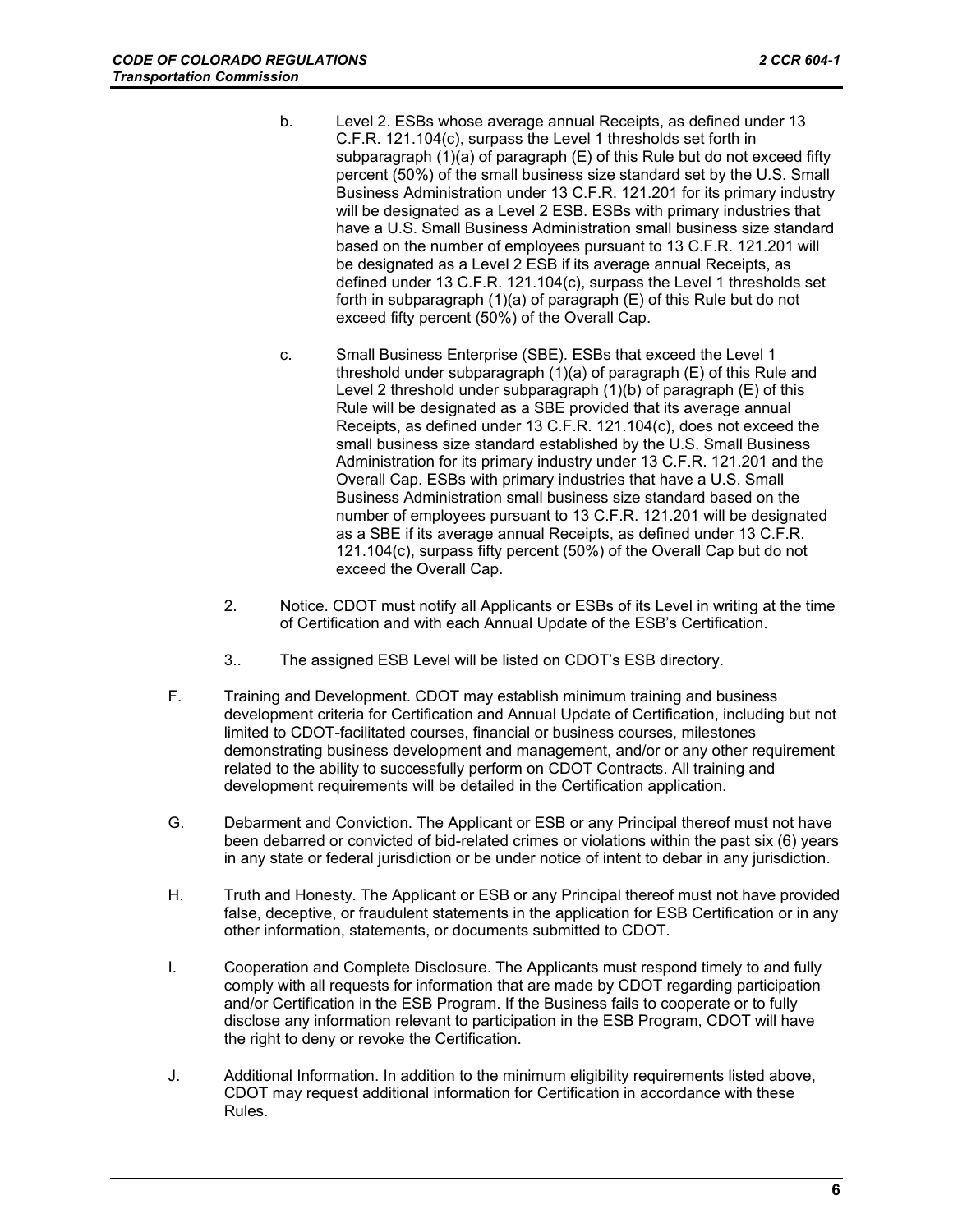- 3.3. Annual Update of ESB Certification
	- A. Each ESB must annually update its ESB Certification with CDOT by submitting an affidavit sworn to by the ESB's owners before a person who is authorized by state law to administer oaths or an unsworn declaration executed under penalty of perjury of the laws of Colorado prior to the end of the ESB's Certification Year. This affidavit must affirm that there have been no changes in the ESB's circumstances affecting its continued ability to meet the eligibility requirements of the ESB Program.
	- B. Responsibility of ESB. The ESB is responsible for submitting Annual Update information to CDOT before the end of its Certification Year. CDOT will send a notice regarding the Annual Update approximately forty-five (45) calendar days in advance, but it is the ESB's responsibility to ensure that all materials are submitted before the end of the Certification Year. If the ESB does not timely submit its Annual Update information, CDOT will initiate revocation procedures in accordance with paragraph (B) of Rule 3.4.
	- C. Additional Investigation. If CDOT has reason to believe that an ESB may no longer be eligible for Certification or that a substantial change has occurred in the ownership or operation of the Business, it may further investigate the circumstances of the ESB and its owners.
	- D. Extensions. At its discretion, CDOT may provide an extension to the ESB for submitting Annual Update information of no more than one (1) month past the end of the Certification Year. Such extension is only valid if requested by the ESB and confirmed by CDOT in writing. A request for an extension will only be granted when the ESB has demonstrated extenuating circumstances requiring an extension.
	- E. ESBs must inform CDOT in writing of any change in circumstances affecting its ability to meet the eligibility requirements of these Rules or any material change in the information provided in its application form. ESBs must include supporting documentation demonstrating or describing in detail the nature of such changes. The written notification must be provided to CDOT within thirty (30) calendar days of the occurrence of the change. Failure to make a timely notification of such change may be grounds for revocation in accordance with paragraph (B) of Rule 3.4.
- 3.4. Graduation and Revocation of ESB Certification
	- A. Graduation. An ESB will be deemed to have graduated from the ESB Program if the average annual Receipts of the ESB (including its Affiliates), as defined under 13 C.F.R. 121.104(c), exceeds the small business size standard established by the U.S. Small Business Administration for its primary industry or if the ESB's average annual gross receipts, as defined under 13 C.F.R. 121.104(a), for the three (3) most recent fiscal years exceeds the Overall Cap.
		- 1. Timing. Graduation will only occur upon the Annual Update of Certification.
		- 2. Notice. CDOT will provide the ESB with written notice that the ESB has graduated from the ESB Program and state the reasons why CDOT believes the ESB is no longer eligible for the ESB Program.
		- 3.. Effect on Participation. Graduation will not affect the ESB's status for Contracts that were bid for or awarded prior to the ESB's graduation from the ESB Program. Upon graduation, the Business will be removed from the ESB Program and ESB directory.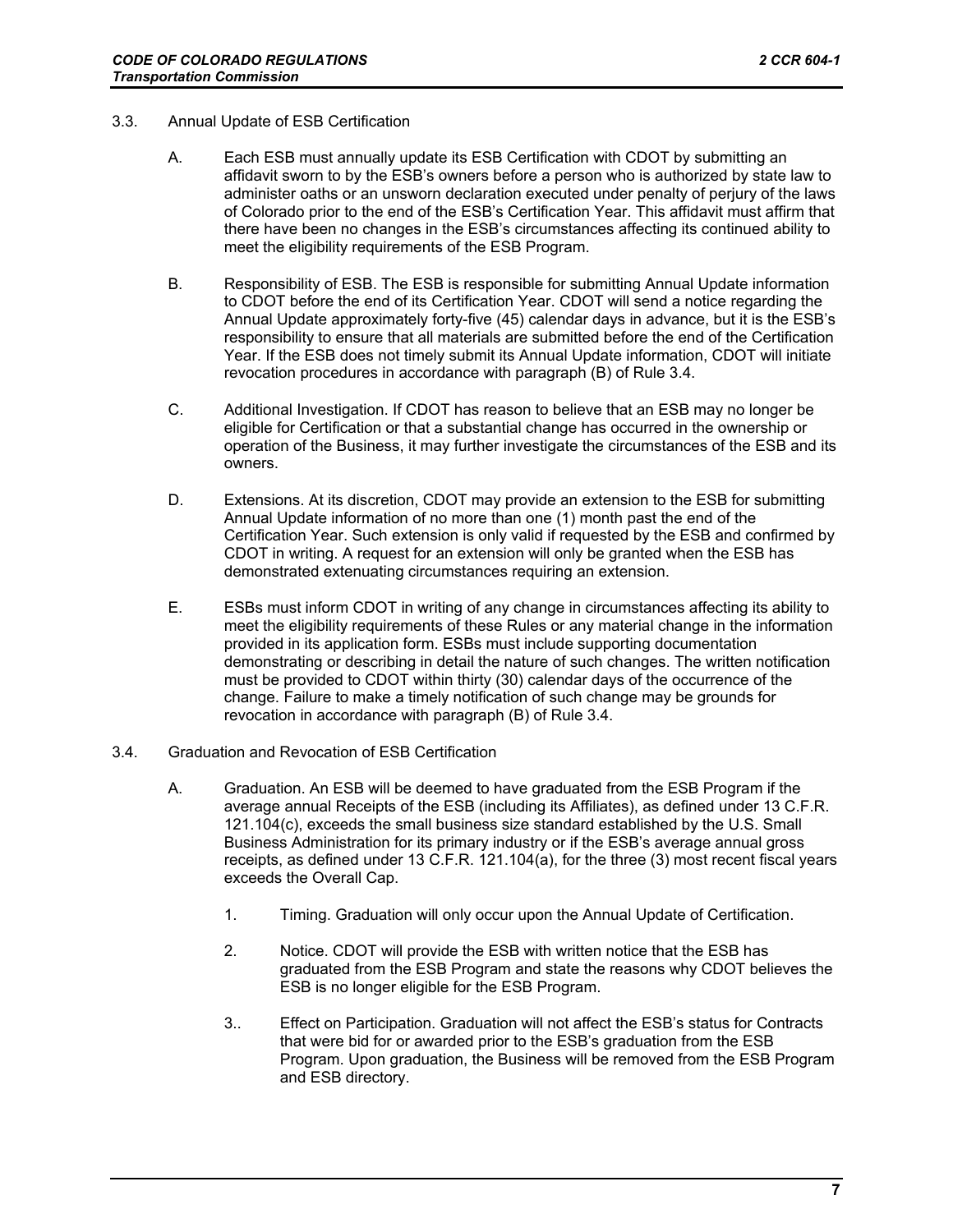- B. Revocation.
	- 1. Reasons for Revocation. CDOT may revoke the Certification of an ESB if:
		- a. The ESB fails to comply with the procedures for Annual Update of Certification or any other requirements for continued ESB Program participation;
		- b. The ESB continuously fails to cooperate with CDOT;
		- c. The ESB or any Principal thereof is reasonably believed to have made false, deceptive, or fraudulent statements on its application for Certification, in the course of any determination or hearing associated with Certification, or in any documents or any other information submitted to CDOT;
		- d. The Business or any Principal thereof commits any action or omission which evidences a lack of integrity or honesty in performing public projects; or
		- e. CDOT has reasonable grounds to believe that the public health, welfare, or safety imperatively requires immediate suspension of Certification.
	- 2. Notice. Revocation may occur at any time. Except as provided in subparagraph (3) of paragraph (B) of this Rule, CDOT must provide written notice to the ESB that CDOT is revoking the Business from the ESB Program and state the reasons why CDOT believes the Business is no longer eligible for the ESB Program.
	- 3. Effect on Participation. Revocation will not affect the ESB's status for Contracts that were bid for or awarded prior to the ESB's revocation from the ESB Program. Upon revocation, the Business will be removed from the ESB Program and ESB directory.
- C. Reapplication. If its previous ESB Certification is revoked, the Business must wait a period of twelve (12) months from the date of revocation before reapplying for certification. If an ESB graduates from the ESB Program, neither the Business, nor any Affiliate thereof, will be eligible for recertification.
- D. Appeals. The procedures contained in §§ 24-4-104 and 24-4-105, C.R.S. will apply to any graduation from or revocation of ESB Certification.

## **Chapter 4: Program Benefits**

4.1. Objectives and Priorities

The programs and incentives set forth in this Rule aim to assist ESBs in competing for CDOT's prime and subcontracting opportunities. CDOT may design and limit certain ESB Program Benefits for the benefit of only ESBs in Level 1, Level 2, or SBE or any combinations of the levels to ensure the following objectives and priorities are achieved:

- A. Increase ESB prime contracting opportunities;
- B. Promote and assist smaller ESBs;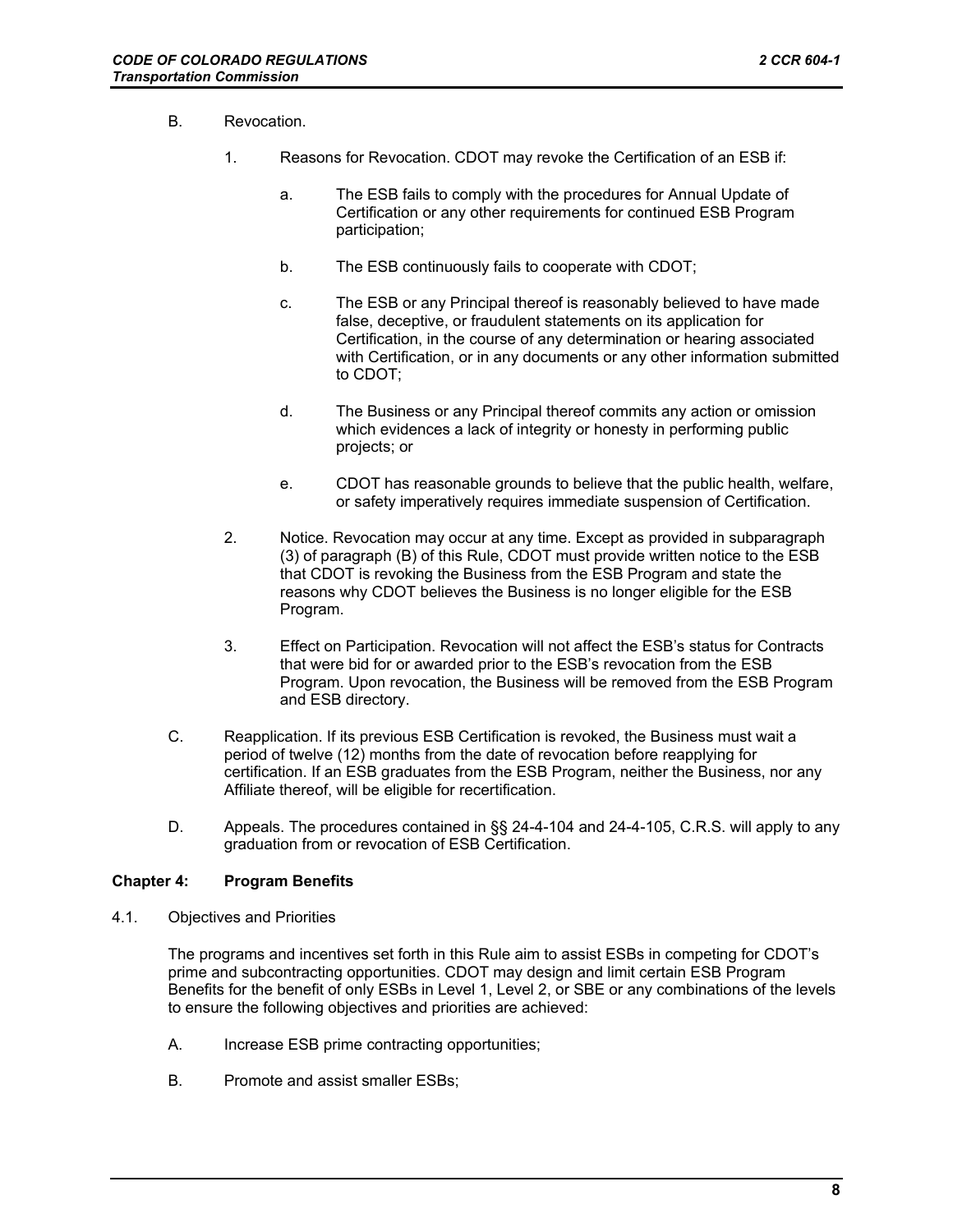- C. Promote and assist ESBs that have no or little previous CDOT experience;
- D. Increase diversity in the work areas performed by DBEs and ESBs; and
- E. Incentivize ESBs to grow in subcontracting areas needing participation.
- 4.2. Limitations

The ESB Program Benefits will only be enacted to the extent allowed by all applicable federal and state laws, rules, and regulations.

- 4.3. Development Assistance Tools
	- A. Technical Assistance. Based upon CDOT's evaluation of an ESB and its business needs, CDOT may, alone or in collaboration with other organizations, provide individualized technical assistance to an ESB including, but not limited to, the following areas: Construction management; time management and project work scheduling; project financing requirements, including insurance; personnel management; bidding, estimating, job costing, and contract administration procedures; evaluation and use of project plans; CDOT contracting procedures and specifications; marketing; and Construction, Professional Services, and Practice of Research techniques and industry standards. CDOT may also authorize technical assistance in other areas if it is determined that such assistance reasonably relates to the development of a Business in accordance with the purpose of these Rules.
	- B. Additional Training and Resources. CDOT, alone or in collaboration with other organizations, may also provide additional training and business development resources for ESBs. Such training and resources may include, but not be limited to, CDOT administered courses, mentor-protégé programs, online bidding access, and financial assistance to participate in industry activities and business development courses.
	- C. Discretionary Distribution of Assistance. CDOT will have discretion to determine which ESBs will receive the development assistance tools. Among other criteria, CDOT may consider the availability of funds, potential and need of the ESB, areas of need by CDOT, applicability of assistance to CDOT Contracts, past performance and assistance, and availability of resources from CDOT or other organizations to meet the needs of the ESB.
	- D. Cooperation. At any time, CDOT may modify or terminate technical assistance to an ESB.
- 4.4. Means to Increase Contracting Opportunities

CDOT will utilize a variety of incentives as set forth in this Rule to increase prime and subcontracting opportunities for ESBs. However, CDOT may, at its sole discretion, design, and limit certain incentives for the benefit of only ESBs in Level I, Level 2, or SBE or any combinations of the levels as set forth in paragraph (E) of Rule 3.2.

- A. Incentives. CDOT may provide the following incentives to prime Contractors that are ESBs, commit to or demonstrate use of other ESBs as subcontractors, or agree to assist in the professional development of other ESBs:
	- 1. Evaluation points in point-based selection;
	- 2. Bid preference in competitive price selection;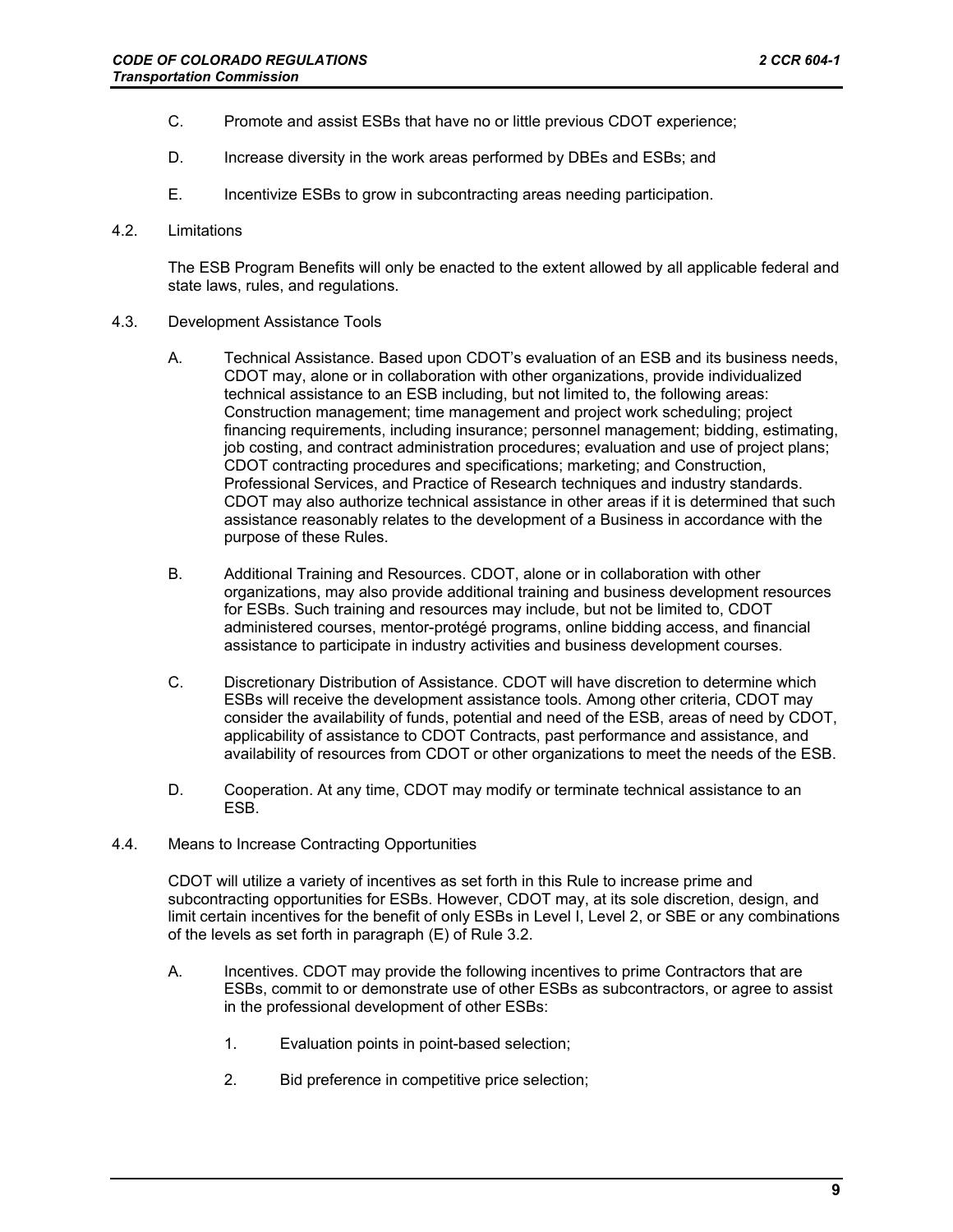- 3. Financial incentives in cost-based selection;
- 4. Mentor-protégé programs;
- 5. Bond Assistance Program; and
- 6. Other innovative incentives provided such incentives further the purpose of the ESB Program.
- B. Participation as a Condition of Contract. CDOT may make attainment of a certain level of ESB participation, or good faith effort to achieve such participation, a condition of Contract award. The procedures for evaluating such participation and good faith efforts will be set forth in the advertisement for the Contract.
- C. Restricted Contracts. CDOT may restrict the award of Contracts to ESB Contractors, joint ventures of which ESBs are a participant, and participants in CDOT's mentor-protégé program. CDOT may evaluate the need for restricted Contracts upon review and calculation of the DBE Overall Goal. At such time, CDOT will establish objectives for restricted projects for the corresponding period.
- D. Restricted Contract Items. CDOT may identify items within a Contract that will be completed only by ESBs.
- E. Increase Smaller Projects. CDOT may increase the number of smaller-sized transportation Contracts in order to increase the opportunities for ESBs to participate on such projects as prime Contractors. At a minimum, CDOT will not unnecessarily or unjustifiably bundle CDOT work and will take all reasonable steps to facilitate competition by small Businesses on Contracts. CDOT will evaluate its ability to unbundle projects upon review and calculation of the DBE Overall Goal. At such time, CDOT will establish objectives for unbundling projects for the corresponding period.
- F. Advertisement. For each Contract, the applicable incentives will be detailed in the request for proposals, bidding advertisement, or other applicable advertising documents published by CDOT.
- 4.5. Prompt Payment
	- A. State Law. Pursuant to § 24-91-103, C.R.S., every prime Contractor must pay the subcontractor within seven (7) calendar days of receipt of the payment from CDOT, or within any shorter time provided in the Contract between the prime Contractor and CDOT.
	- B. ESB Program Requirements. In addition, CDOT may develop additional prompt payment requirements for projects involving ESB prime Contractors and ESB subcontractors on CDOT projects.

### **Chapter 5: Program Administration**

- 5.1. Enforcement
	- A. Burden. Any Business that participates in or utilizes the benefits of the ESB Program will have the burden of proving its compliance with the requirements of these Rules.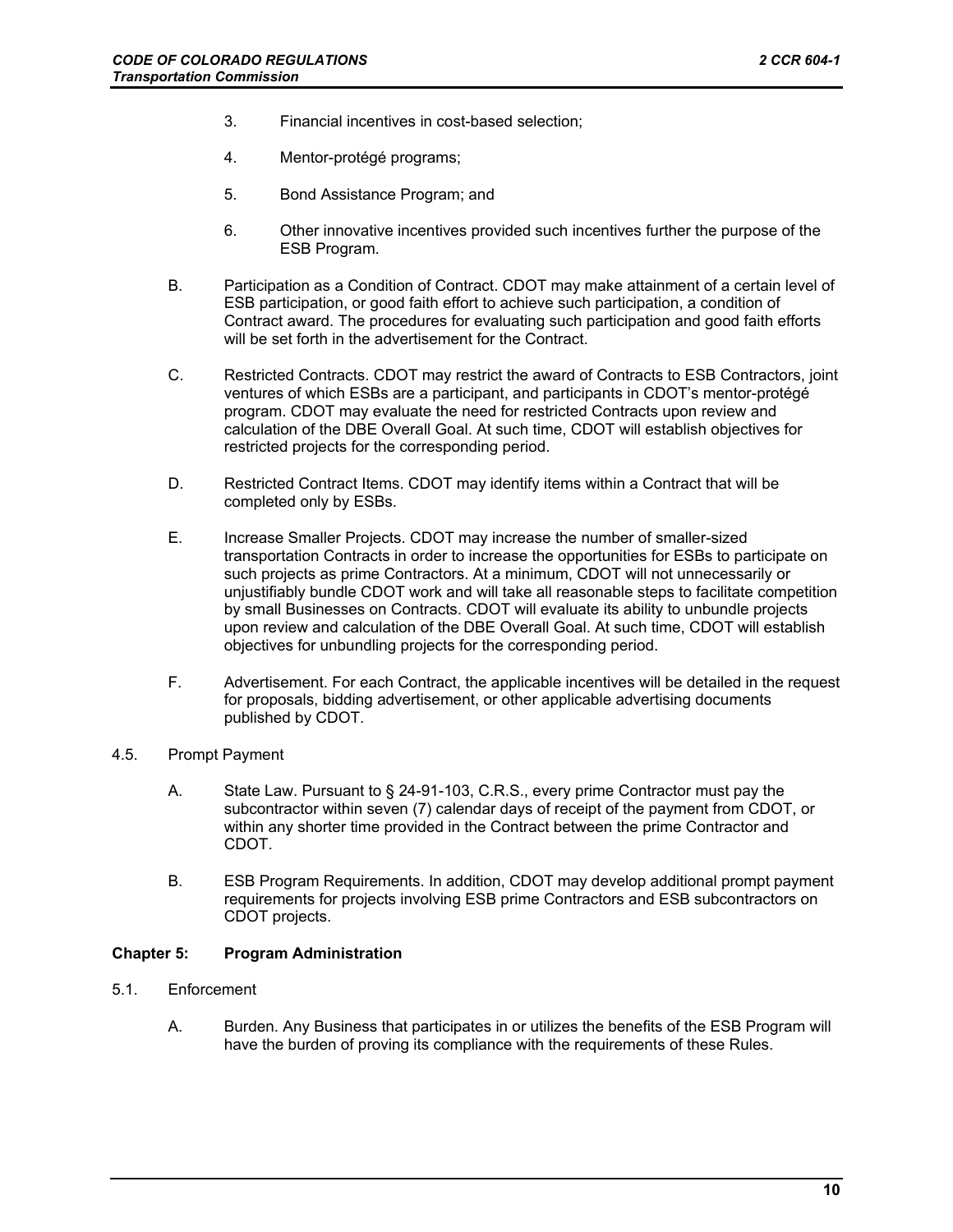- B. Monitoring and Investigations. CDOT will monitor all Businesses that utilize the benefits of the ESB Program in order to assure compliance with these Rules. CDOT may also receive and investigate complaints and allegations and initiate its own investigations regarding compliance.
- C. Contract Provisions. CDOT will develop compliance requirements and Contract provisions related to the utilization of the ESB Program Benefits. On any Contract for which a Business has received or is to receive ESB Program Benefits the failure to meet the obligations of the Contract with respect to ESB participation or assistance will constitute a material breach of Contract. Additionally, if a Business is found to be in violation of the provisions of the Contract, CDOT may exercise any or all of its rights, including but not limited to withholding funds from the Contractor.

## 5.2. Directory

All ESBs will be listed in an ESB directory that will be available to the public. A listing on the ESB directory serves to confirm the current, certified status of an ESB. A Business is not a certified ESB until or unless it is listed on the ESB directory. An ESB's listing on the ESB Directory will include the Business name, any applicable trade name, email address, phone number, physical address, qualifying area of business, primary industry, and the ESB level as designated by CDOT as set forth in Rule 3.2. The Program Benefits and incentives available to an ESB will be limited to those associated with the ESB level on its directory listing.

## 5.3. Outreach

CDOT, at its sole discretion, may send communications to ESBs regarding program changes, support services, project opportunities, and other information related to ESB Program participation.

5.4. Reporting

At a minimum, on an annual basis, CDOT will report the progress of the ESB Program to the Transportation Commission. If necessary, the Transportation Commission may request additional periodic reports regarding the progress of and participation in the ESB Program.

# 5.5. Program Evaluation

CDOT may utilize various methods to obtain feedback, evaluation, and advice concerning the operation and content of the ESB Program. These methods may include forums, surveys, and annual meetings to assess the effectiveness of the program and make recommendations for improving the program.

## **Chapter 6: Miscellaneous**

6.1. If any provision of these Rules or their application is held invalid or unenforceable, such invalidity or unenforceability will not affect other provisions or applications of these Rules which can be given effect without the invalid provisions or application. The remaining provisions are to remain in full force and effect.